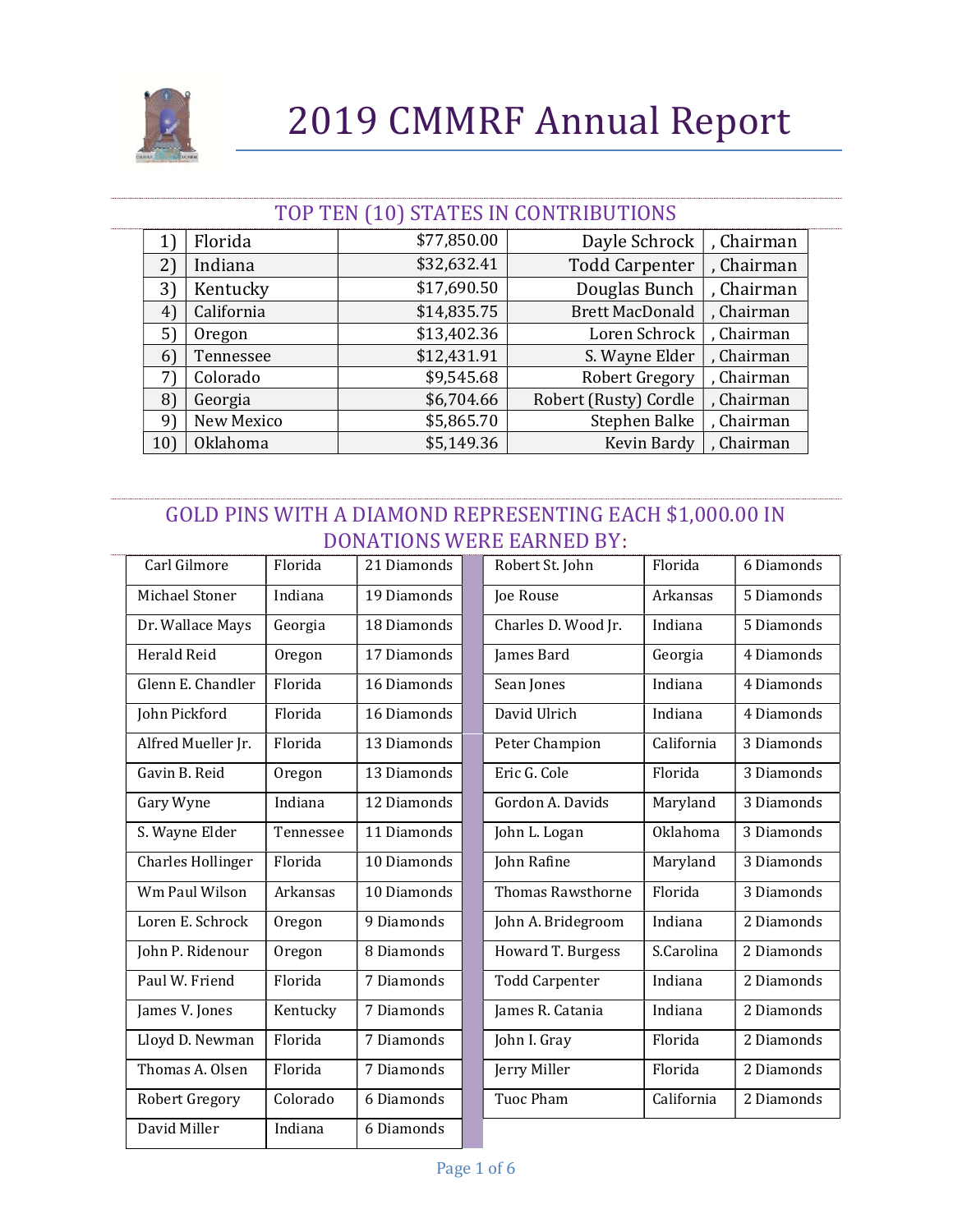

#### THE FOLLOWING PINS WERE AWARDED:

| Bronze                   | $$50.00 - $99.99$             | 75 Donors Achieved |
|--------------------------|-------------------------------|--------------------|
| <b>Bronze with Stone</b> | $$100.00 \rightarrow 149.99$  | 70 Donors Achieved |
| Silver                   | $$150.00 \rightarrow $299.99$ | 43 Donors Achieved |
| Silver with Stone        | $$300.00 \rightarrow $499.99$ | 33 Donors Achieved |
| Gold                     | $$500.00 \rightarrow $749.99$ | 25 Donors Achieved |
| Gold with Stone          | $$750.00 \rightarrow $999.99$ | 21 Donors Achieved |

## PLAQUES WERE AWARDED TO THE FOLLOWING INDIVIDUALS:

| 404 | <b>NC</b> | <b>Robert Mullis</b>  | 412 | <b>FL</b> | Robert W. Dennard    |
|-----|-----------|-----------------------|-----|-----------|----------------------|
| 405 | IN        | Frank E. Capler Jr.   | 413 | <b>FL</b> | John H. Donohoo      |
| 406 | IN        | Charles R. Bowling    | 414 | <b>VT</b> | David W. Schuler     |
| 407 | <b>FL</b> | Jerry Miller          | 415 | IN        | Chris Gamblin        |
| 408 | NM        | Stephen Balke         | 416 | IN        | Raymond A. Sipe      |
| 409 | IN        | Stephen P. Kroman     | 417 | TN        | Justin Huggins       |
| 410 | <b>SD</b> | Richard McBride       | 418 | CA        | Eduardo Estrada      |
| 411 | IN        | <b>Todd Carpenter</b> | 419 | FL.       | Robert H. Eisenhardt |

## THE FOLLOWING COUNCILS AND ORGANIZATIONS EARNED PLAQUES:

|             | Colorado Grand Chapter, OES  | New Hampshire   | Adoniram Council No. 3         |
|-------------|------------------------------|-----------------|--------------------------------|
| Colorado    | Harmony Lodge Council No. 61 | <b>Oklahoma</b> | Mysterious Nine Council No. 61 |
|             | NE FL YRC Council No. 114    | South Dakota    | Missouri River Council No. 11  |
| Florida     | St. Honore Conclave, RCC     |                 | Jackson Council No. 13         |
| Georgia     | Summit Council No. 19        |                 | Greeneville Council No. 77     |
| Indiana     | Montgomery Council No. 34    | Tennessee       | Tullahoma Council No. 102      |
| Kentucky    | Somerset Council No. 68      |                 | Park Ave Council No. 108       |
| Minnesota   | Omega Council No. 9          |                 | Lebanon Council No. 109        |
| Mississippi | Luther Walker Council No. 57 | Vermont         | Burlington Council No. 5       |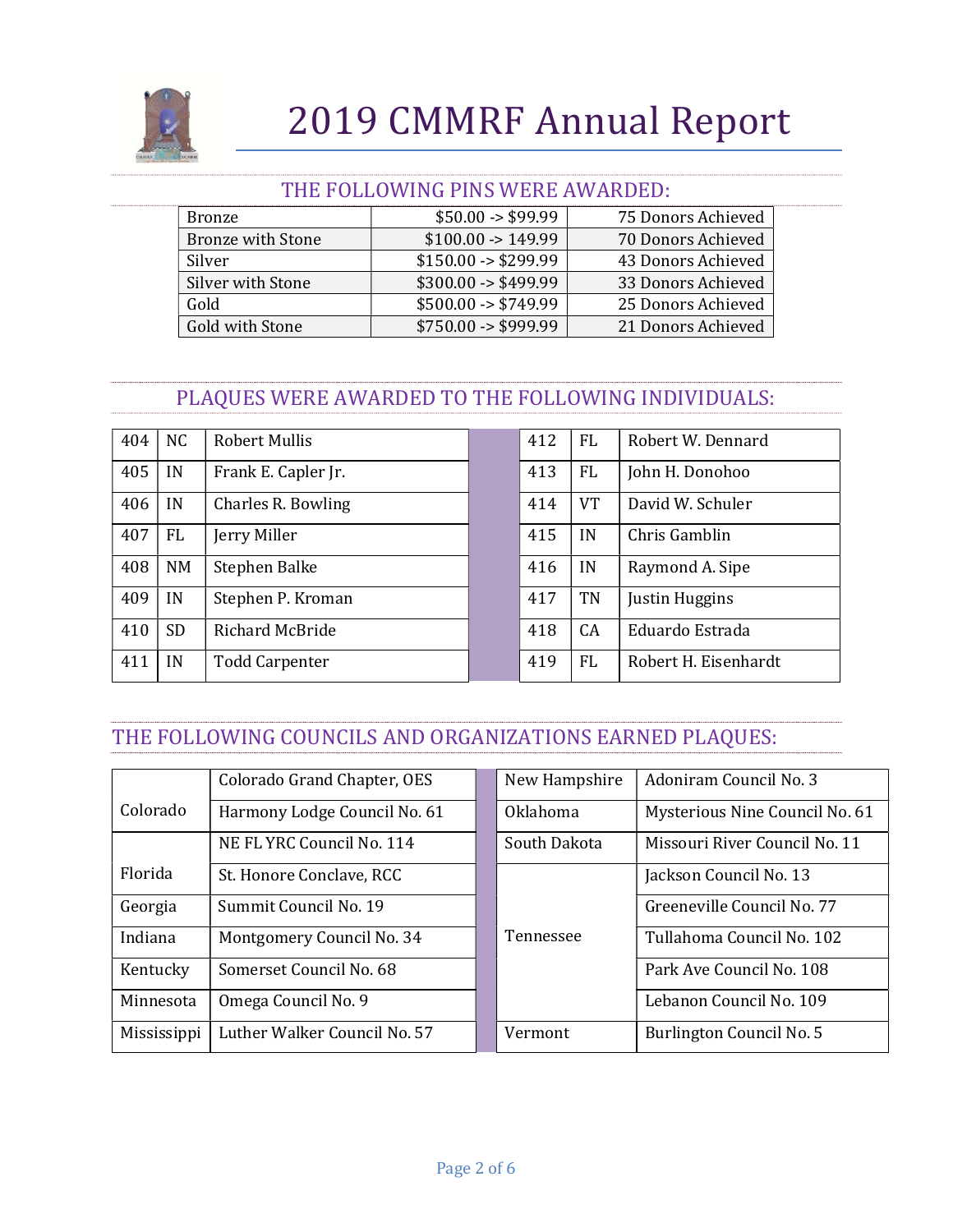

## SUBSEQUENT DONATIONS OF \$1,000.00 EXTENDER BARS AWARDED TO:

|             | Mobile Council No. 12 - 1 Bar(s)          |  |                   | Ft. Wayne Council No. 4 - 3 Bar(s)     |
|-------------|-------------------------------------------|--|-------------------|----------------------------------------|
| Alabama     | Metro Council No. 43 - 1 Bar(s)           |  |                   | LaPorte Council No. 32 - 1 Bar(s)      |
|             | Dothan Council No. 68 - 1 Bar(s)          |  |                   | Columbus Council No. 54 - 2 Bar(s)     |
|             | Occidental Council No. 1 - 1 Bar(s)       |  |                   | Kokomo Council No. 60 - 1 Bar(s)       |
| Arkansas    | English Council No. 14 - 1 Bar(s)         |  |                   | Valparaiso Council No. 86 - 5 Bar(s)   |
|             | Gideon Council No. 65 - 1 Bar(s)          |  | Indiana           | Bloomington Council No. 87 - 2 Bar(s)  |
|             | Paul C. Bush Council No. 80 - 2 Bar(s)    |  |                   | Noblesville Council No. 89 - 1 Bar(s)  |
| Arizona     | Phoenix Council No. 4 - 1 Bar(s)          |  |                   | Greenfield Council No. 94 - 2 Bar(s)   |
|             | Agaman Council No. 12 - 1 Bar(s)          |  |                   | Prather Council No. 100 - 1 Bar(s)     |
|             | California Council No. 2 - 1 Bar(s)       |  |                   | Forrest A. Wakeman Council No. 110     |
|             | Omega Council No. 11 - 1 Bar(s)           |  |                   | Hamilton Council No. 114 - 1 Bar(s)    |
|             | Oakland Council No. 12 - 1 Bar(s)         |  |                   | Jeffries Council No. 33 - 1 Bar(s)     |
|             | Orange County Council No. 14 - 1 Bar(s)   |  | Kentucky          | Cumberland Council No. 77 - 1 Bar(s)   |
| California  | Ventura Council No. 15 - 1 Bar(s)         |  |                   | Scottsville Council No. 105 - 1 Bar(s) |
|             | Pacific Council No. 37 - 1 Bar(s)         |  |                   | Bullitt Council No. 114 - 1 Bar(s)     |
|             | San Luis Obispo Council No. 38 - 2 Bar(s) |  |                   | Concordia Council No. 1 - 1 Bar(s)     |
|             | Alpha Council No. 39 - 1 Bar(s)           |  | Maryland          | Hiram Council No. 5 - 1 Bar(s)         |
|             | Yosemite Lodge Council No. 99 - 2 Bar(s)  |  |                   | Enoch Council No. 10 - 1 Bar(s)        |
|             | Denver Council No. 1 - 1 Bar(s)           |  |                   | Harmony Council No. 20 - 1 Bar(s)      |
| Colorado    | Tyrian Council No. 11 - 1 Bar(s)          |  | Maine             | Maine Council No. 7 - 1 Bar(s)         |
|             | Larimer County Council No. 21 - 1 Bar(s)  |  |                   | St. Croix Council No. 11 - 1 Bar(s)    |
|             | Centennial YR College No. 87 - 1 Bar(s)   |  | Michigan          | Marine City Council No. 59 - 1 Bar(s)  |
| Connecticut | Wolcott Council No. 1 - 1 Bar(s)          |  | Minnesota         | St. Paul Council No. 1 - 1 Bar(s)      |
| Delaware    | Gunning Bedford Council No. 1 - 1 Bar(s)  |  | Mississippi       | Laurel Council No. 43 - 1 Bar(s)       |
|             | Joppa Council No. 3 - 1 Bar(s)            |  |                   | Barney Trice Council No. 48 - 1 Bar(s) |
|             | Hallmark Council No. 3 - 3 Bar(s)         |  |                   | Greensboro Council No. 3 - 1 Bar(s)    |
|             | Tyler Council No. 4 - 1 Bar(s)            |  | North<br>Carolina | Munson Council No. 4 - 1 Bar(s)        |
|             | Orlando Council No. 5 - 1 Bar(s)          |  |                   | Enoch Council No. 5 - 1 Bar(s)         |
| Florida (1) | Union Council No. 7 - 1 Bar(s)            |  | Nebraska          | Omaha Council No. 1 - 1 Bar(s)         |
|             | Tampa Council No. 8 - 2 Bar(s)            |  |                   | Hastings Council No. 8 - 1 Bar(s)      |
|             | Bradentown Council No. 9 - 1 Bar(s)       |  | New Mexico        | Hiram Council No. 1 - 2 Bar(s)         |
|             | Adoniram Council No. 10 - 1 Bar(s)        |  |                   | Santa Fe Council No. 5 - 1 Bar(s)      |
|             | Polk Council No. 11 - 1 Bar(s)            |  |                   |                                        |

| Mobile Council No. 12 - 1 Bar(s)          |                   | Ft. Wayne Council No. 4 - 3 Bar(s)            |
|-------------------------------------------|-------------------|-----------------------------------------------|
| Metro Council No. 43 - 1 Bar(s)           |                   | LaPorte Council No. 32 - 1 Bar(s)             |
| Dothan Council No. 68 - 1 Bar(s)          |                   | Columbus Council No. 54 - 2 Bar(s)            |
| Occidental Council No. 1 - 1 Bar(s)       |                   | Kokomo Council No. 60 - 1 Bar(s)              |
| English Council No. 14 - 1 Bar(s)         |                   | Valparaiso Council No. 86 - 5 Bar(s)          |
| Gideon Council No. 65 - 1 Bar(s)          | Indiana           | Bloomington Council No. 87 - 2 Bar(s)         |
| Paul C. Bush Council No. 80 - 2 Bar(s)    |                   | Noblesville Council No. 89 - 1 Bar(s)         |
| Phoenix Council No. 4 - 1 Bar(s)          |                   | Greenfield Council No. 94 - 2 Bar(s)          |
| Agaman Council No. 12 - 1 Bar(s)          |                   | Prather Council No. 100 - 1 Bar(s)            |
| California Council No. 2 - 1 Bar(s)       |                   | Forrest A. Wakeman Council No. 110 - 3 Bar(s) |
| Omega Council No. 11 - 1 Bar(s)           |                   | Hamilton Council No. 114 - 1 Bar(s)           |
| Oakland Council No. 12 - 1 Bar(s)         |                   | Jeffries Council No. 33 - 1 Bar(s)            |
| Orange County Council No. 14 - 1 Bar(s)   | Kentucky          | Cumberland Council No. 77 - 1 Bar(s)          |
| Ventura Council No. 15 - 1 Bar(s)         |                   | Scottsville Council No. 105 - 1 Bar(s)        |
| Pacific Council No. 37 - 1 Bar(s)         |                   | Bullitt Council No. 114 - 1 Bar(s)            |
| San Luis Obispo Council No. 38 - 2 Bar(s) |                   | Concordia Council No. 1 - 1 Bar(s)            |
| Alpha Council No. 39 - 1 Bar(s)           | Maryland          | Hiram Council No. 5 - 1 Bar(s)                |
| Yosemite Lodge Council No. 99 - 2 Bar(s)  |                   | Enoch Council No. 10 - 1 Bar(s)               |
| Denver Council No. 1 - 1 Bar(s)           |                   | Harmony Council No. 20 - 1 Bar(s)             |
| Tyrian Council No. 11 - 1 Bar(s)          | Maine             | Maine Council No. 7 - 1 Bar(s)                |
| Larimer County Council No. 21 - 1 Bar(s)  |                   | St. Croix Council No. 11 - 1 Bar(s)           |
| Centennial YR College No. 87 - 1 Bar(s)   | Michigan          | Marine City Council No. 59 - 1 Bar(s)         |
| Wolcott Council No. 1 - 1 Bar(s)          | Minnesota         | St. Paul Council No. 1 - 1 Bar(s)             |
| Gunning Bedford Council No. 1 - 1 Bar(s)  | Mississippi       | Laurel Council No. 43 - 1 Bar(s)              |
| Joppa Council No. 3 - 1 Bar(s)            |                   | Barney Trice Council No. 48 - 1 Bar(s)        |
| Hallmark Council No. 3 - 3 Bar(s)         |                   | Greensboro Council No. 3 - 1 Bar(s)           |
| Tyler Council No. 4 - 1 Bar(s)            | North<br>Carolina | Munson Council No. 4 - 1 Bar(s)               |
| Orlando Council No. 5 - 1 Bar(s)          |                   | Enoch Council No. 5 - 1 Bar(s)                |
| Union Council No. 7 - 1 Bar(s)            | Nebraska          | Omaha Council No. 1 - 1 Bar(s)                |
| Tampa Council No. 8 - 2 Bar(s)            |                   | Hastings Council No. 8 - 1 Bar(s)             |
| Bradentown Council No. 9 - 1 Bar(s)       | New Mexico        | Hiram Council No. 1 - 2 Bar(s)                |
| Adoniram Council No. 10 - 1 Bar(s)        |                   | Santa Fe Council No. 5 - 1 Bar(s)             |
| Polk Council No. 11 - 1 Bar(s)            |                   |                                               |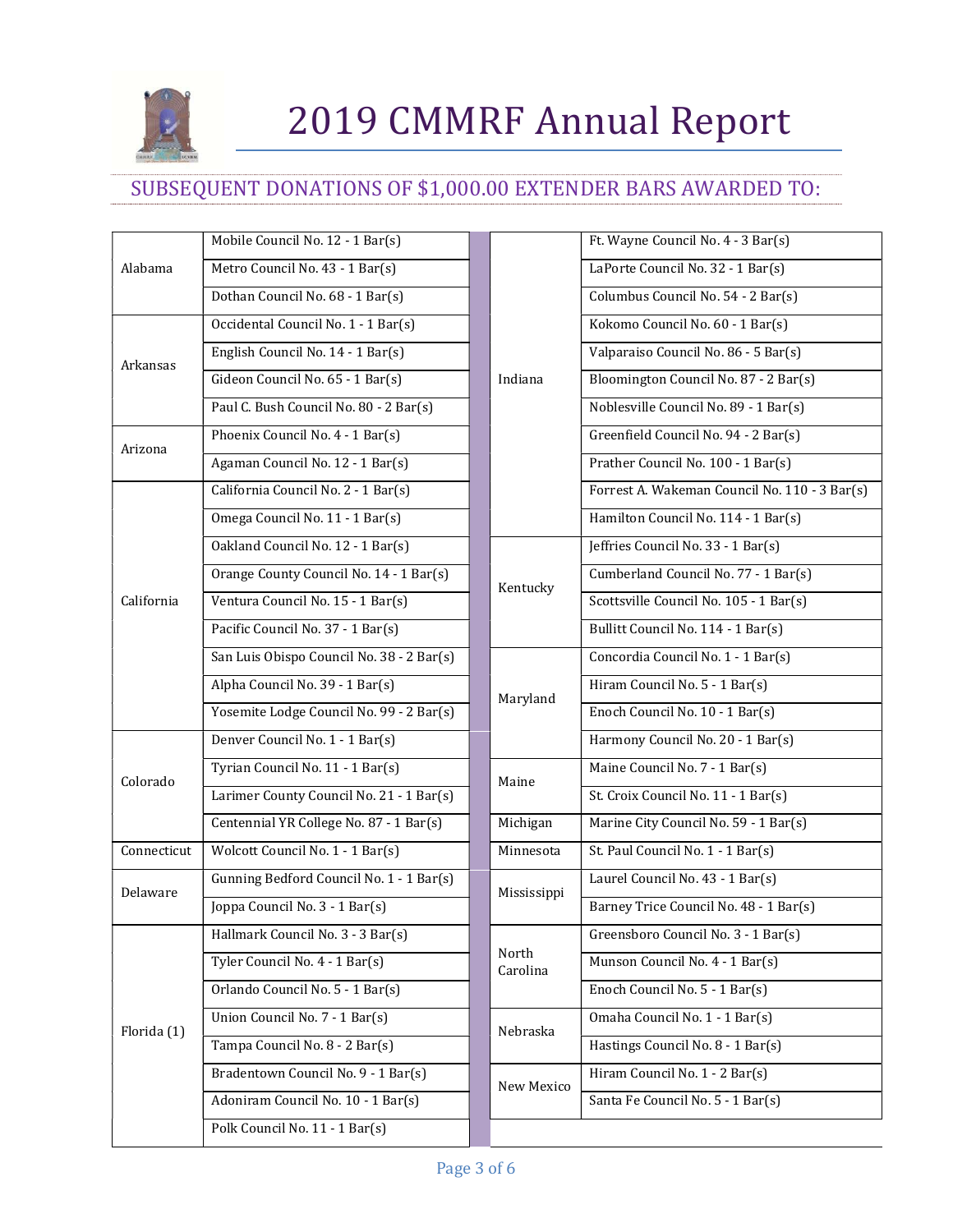

|             | St. Augustine Council No. 15 - 1 Bar(s) |                   | Capital Council No. 7 - 1 Bar(s)             |
|-------------|-----------------------------------------|-------------------|----------------------------------------------|
|             | Lauderdale Council No. 24 - 1 Bar(s)    | Nevada            | Zabud Council No. 10 - 1 Bar(s)              |
|             | Ft. Myers Council No. 25 - 1 Bar(s)     |                   | Order of Eastern Star Council - 1 Bar(s)     |
|             | Gulf Council No. 29 - 2 Bar(s)          | Oklahoma          | Woodward Council No. 52 - 2 Bar(s)           |
|             | Seminole Council No. 30 - 2 Bar(s)      |                   | Oregon Council No. 2 - 1 Bar(s)              |
| Florida (2) | Marianna Council No. 31 - 1 Bar(s)      |                   | Union Council No. 5 - 1 Bar(s)               |
|             | Crestview Council No. 33 - 1 Bar(s)     | Oregon            | Adoniram Council No. 9 - 3 Bar(s)            |
|             | Clearwater Council No. 34 - 3 Bar(s)    |                   | Multnomah Council No. 11 - 1 Bar(s)          |
|             | Tyrian Council No. 36 - 4 Bar(s)        |                   | Columbia Council No. 19 - 1 Bar(s)           |
|             | Melbourne Council No. 38 - 2 Bar(s)     |                   | Centennial Council No. 24 - 2 Bar(s)         |
|             | Lawtey Council No. 39 - 1 Bar(s)        |                   | Wynne Council No. 4 - 1 Bar(s)               |
|             | Heartland Council No. 43 - 1 Bar(s)     | South<br>Carolina | Blake Council No. 19 - 1 Bar(s)              |
|             | Hugh L. Smith Council No. 7 - 1 Bar(s)  |                   | Living Arch Council No. 32 - 1 Bar(s)        |
| Georgia     | Covington Council No. 41 - 1 Bar(s)     | South<br>Dakota   | Black Hills Council No. 3 - 1 Bar(s)         |
|             | Gwinnett Council No. 44 - 1 Bar(s)      |                   | Nashville Council No. 1 - 2 Bar(s)           |
|             | Marietta Council No. 74 - 1 Bar(s)      |                   | Morristown Chapter Council No. 79 - 1 Bar(s) |
| Hawaii      | Honolulu Council No. 1 - 1 Bar(s)       | Tennessee         | Roy Holland Council No. 89 - 1 Bar(s)        |
|             | Gebal Council No. 5 - 1 Bar(s)          |                   | Mt. Moriah Council No. 95 - 1 Bar(s)         |
| Iowa        | Joppa Council No. 15 - 1 Bar(s)         |                   | Pride Council No. 103 - 1 Bar(s)             |
|             | Mason City Council No. 45 - 1 Bar(s)    |                   | Kingsport Council No. 117 - 1 Bar(s)         |
|             | Idaho Council No. 1 - 1 Bar(s)          | Utah              | Ogden Council No. 3 - 1 Bar(s)               |
| Idaho       | Twin Falls Council No. 7 - 1 Bar(s)     | Washington        | Zadock Council No. 23 - 1 Bar(s)             |
|             | Jeremiah Council No. 9 - 1 Bar(s)       | Wyoming           | Adoniram Council No. 7 - 1 Bar(s)            |

## ONE HUNDRED PERCENT CERTIFICATES WERE AWARDED TO:

## UP TO \$10 PER MEMBER

| Alabama | Phenix City Council No. 82 - \$7.14 | Oregon | Oregon Council No. 2 - \$9 per Member |
|---------|-------------------------------------|--------|---------------------------------------|
|         | per Member                          |        |                                       |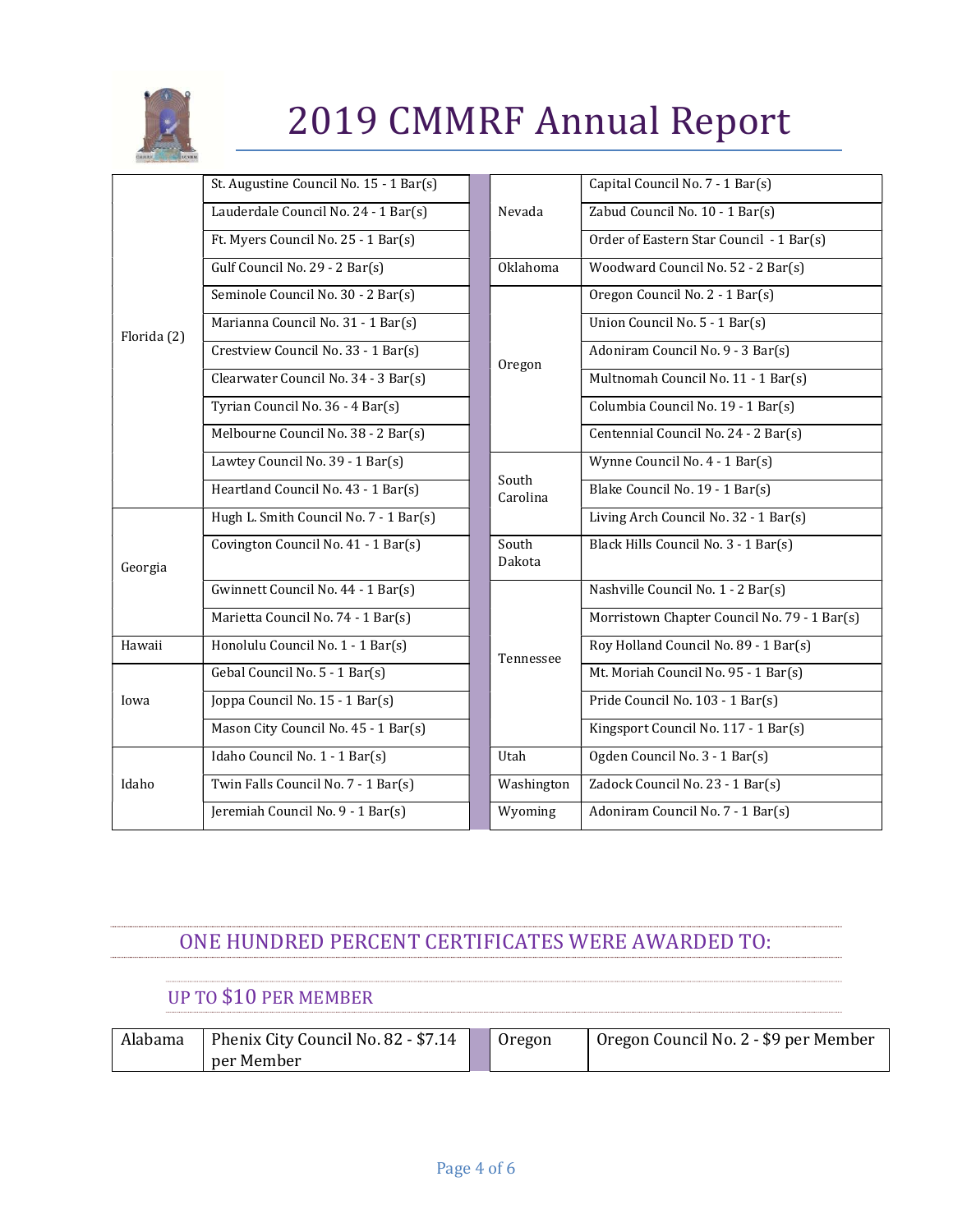

### UP TO \$7 PER MEMBER

| Alabama | Tuscaloosa Council No. 4 - \$5.83 | Indiana | Noblesville Council No. 89 - \$6 per |
|---------|-----------------------------------|---------|--------------------------------------|
|         | per Member                        |         | Member                               |

### UP TO \$5 PER MEMBER

| Alabama   | Mobile Council No. 12 - \$3.31 per |  |        | Columbia Council No. 19 - \$5 per   |
|-----------|------------------------------------|--|--------|-------------------------------------|
|           | Member                             |  |        | Member                              |
| Alabama   | Brundidge Council No. 69 - \$4.1   |  |        | Centennial Council No. 24 - \$5 per |
|           | per Member                         |  | Oregon | Member                              |
| Kentucky  | Cumberland Council No. 77 - \$5    |  |        | Adoniram-OR Council No. 9 - \$5 per |
|           | per Member                         |  |        | Member                              |
| Minnesota | Austin Council No. 7 - \$4.25 per  |  |        |                                     |
|           | Member                             |  |        |                                     |

### UP TO \$3 PER MEMBER

|         | Montgomery Council No. 3 - \$1     |  |          | Leavenworth Council No. 1 - \$1.2 per    |
|---------|------------------------------------|--|----------|------------------------------------------|
|         | per Member                         |  | Kansas   | Member                                   |
|         | Dothan Council No. 68 - \$1.05 per |  |          | Zabud Council No. 4 - \$2.75 per         |
|         | Member                             |  |          | Member                                   |
|         | Decatur Council No. 81 - \$1.23    |  |          | Danville Council No. 3 - \$1 per         |
|         | per Member                         |  |          | Member                                   |
| Alabama | Gadsden Council No. 56 - \$1.47    |  | Kentucky | Russellville Council No. 102 - \$1.2 per |
|         | per Member                         |  |          | Member                                   |
|         | Florence Council No. 74 - \$1.85   |  |          | Union Council No. 5 - \$1 per Member     |
|         | per Member                         |  |          |                                          |
|         | Eureka Council No. 5 - \$2.08 per  |  |          | Oregon Council No. 2 - \$1 per Member    |
|         | Member                             |  |          |                                          |
|         | Metro Council No. 43 - \$2.24 per  |  |          | Baker Council No. 16 - \$1 per Member    |
|         | Member                             |  | Oregon   |                                          |
| Florida | Seminole Council No. 30 - \$2 per  |  |          | Occidental Council No. 12 - \$3 per      |
| Georgia | Member                             |  |          | Member                                   |
|         | Marietta Council No. 74 - \$1 per  |  |          | Hodson Council No. 1 - \$3 per Member    |
|         | Member                             |  |          |                                          |

MEMORIAL DONATIONS: 80 HONORARIUM DONATIONS: 17